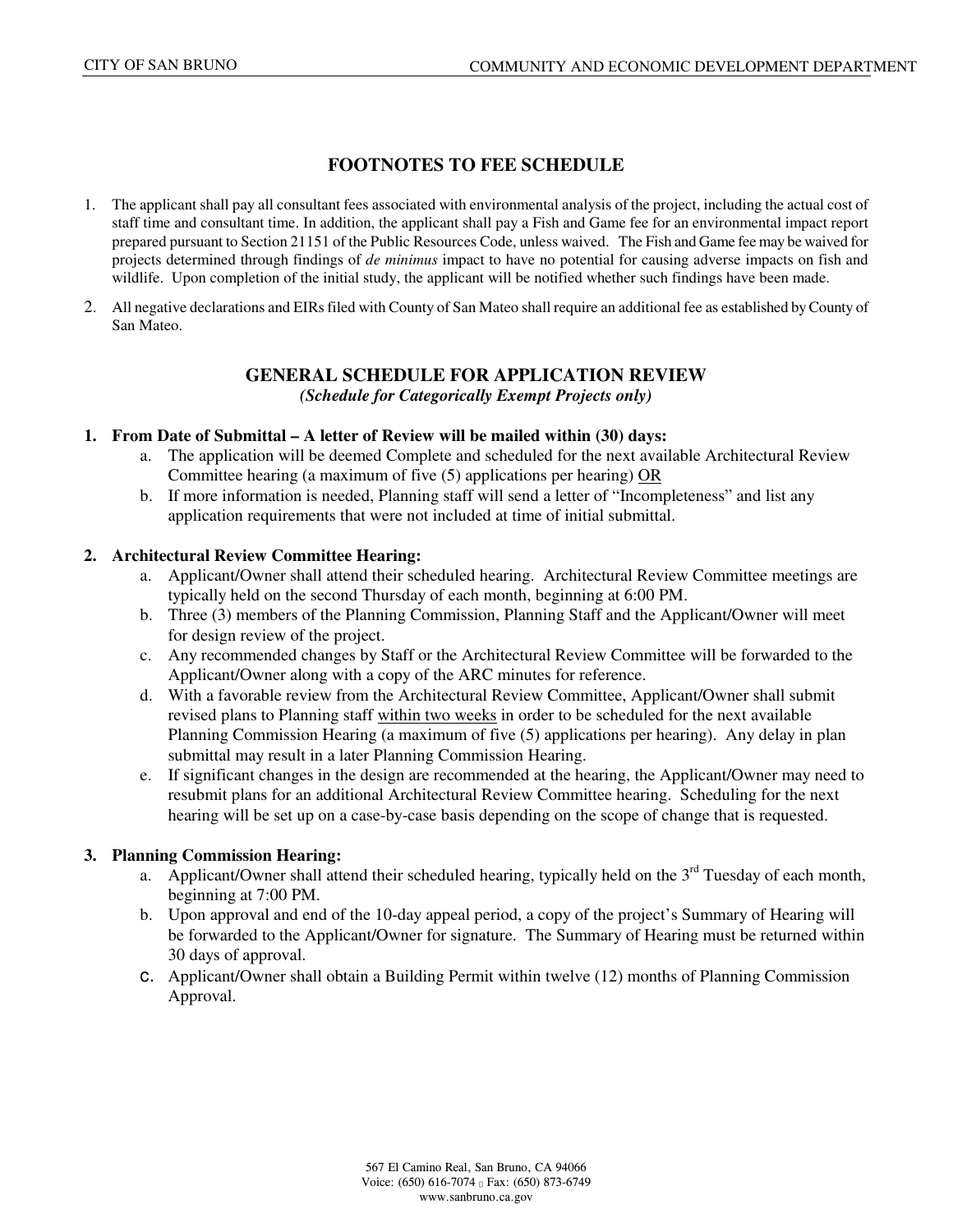# **APPLICATION REVIEW PROCESS**

Planning applications require varying degrees of review, as specified by the Zoning Ordinance. The following table summarizes the review requirements for common types of applications. Please contact the Planning Division for further details on the review process for your application.

| <b>Architectural Review Only</b> | <b>Planning Commission Only</b>       | <b>Architectural Review and</b><br><b>Planning Commission</b> |
|----------------------------------|---------------------------------------|---------------------------------------------------------------|
| • Architectural Review Permit    | • Conditional Use Permit (Commercial) | • Conditional Use Permit (Residential)                        |
| • Minor Modification             | • Temporary Use Permit                | • Variance                                                    |
| • Sign Permit Deviation          | • Parking Exception                   | • Planned Development                                         |
|                                  | • Development Agreement               | • Planned Unit Permit                                         |
|                                  | • General Plan Amendment              | • Planned Development Permit                                  |
|                                  | • Zone Change/Code Amendment          |                                                               |

#### **ARCHITECTURAL REVIEW COMMITTEE**

Residential Projects: For projects requiring a use permit and/or variance, the application will be forwarded to the Planning Commission upon the recommendation of this Committee. If an application requires further review by the Committee (e.g., to review revised plans), it will be continued to the Committee's next meeting. Applicants may proceed to the Planning Commission without a favorable recommendation from the Committee, although this increases the likelihood of having the application denied and/or delayed.

Commercial Projects: Architectural review is only required for new buildings and exterior changes that would be visible from a public right-of-way.

#### **PLANNING COMMISSION & APPEAL PROCESS**

The Planning Commission may postpone review of an application if it needs additional information to take action. Planning Commission actions are not final until completion of the ten (10) day appeal period. A fee is involved with any appeal application. In addition, the Mayor or any member of the City Council may request that a Planning Commission application be called up to the City Council.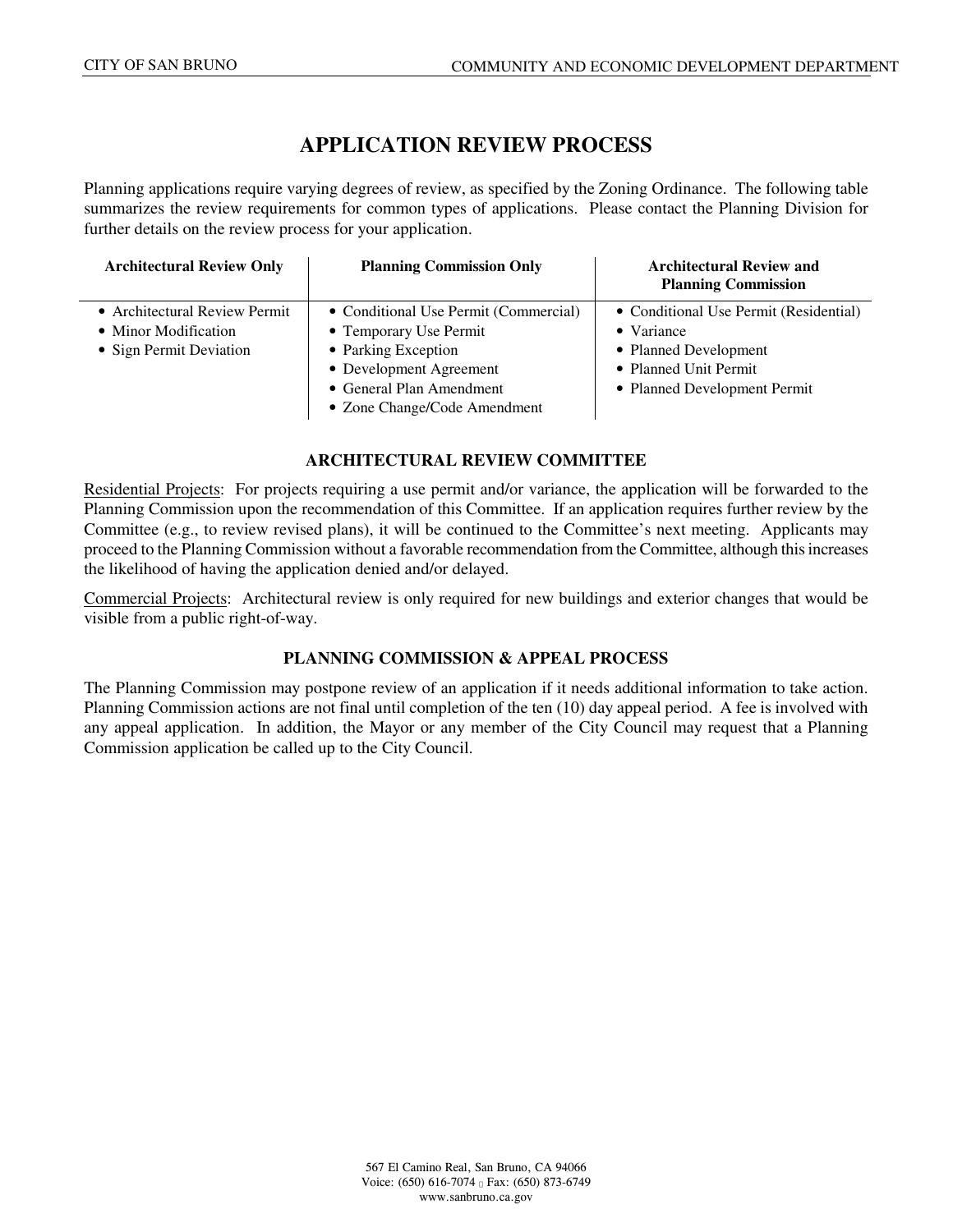# **SUBMITTAL GUIDELINES**

Applicants should meet with Planning Division staff prior to submittal in order to ensure compliance with these guidelines and avoid delays. Applicants are encouraged to make the initial submittal in an electronic format, but please discuss it with a staff member prior to submittal.

#### **SUMMARY OF REQUIRED MATERIALS**

- 1. Completed application form, including owner's signature. (Include pages 1, 5 and 6 of this packet.)
- 2. Architectural plans prepared in accordance with the Plan Checklist below
- 3. Application fees
- 4. Brief written description of proposed green building techniques.
- 5. Applicant's Support Statement (not required for single-family residential additions)
- 6. Stormwater treatment information may be required, discuss this topic with a staff member
- 7. Other materials as required by staff
- 8. All application materials saved to a CD in PDF format

### **PLAN CHECKLIST - Please check the boxes below to ensure a complete submittal**

### **1 QUANTITY**

- $\Box$  Full-size plans shall be stapled and folded to approximately 8.5" x 11". If project will be heard first by the Architectural Review Committee, provide five (5) sets of plans. If the project will only be heard by the Planning Commission, provide eight (8) sets of plans. The initial submittal may be made electronically if you discuss it with a staff member in advance. Additional plan sets may be required due to revisions during the review process.
- $\Box$  One (1) complete set of 8.5" x 11" reduced plans
- $\Box$  One (1) color and material sample board
- □ One (1) Brief written description of proposed green building techniques.

### **2 SITE PLAN**

- $\Box$  Scale (1/8" = 1' or similar) and north arrow
- $\Box$  Property lines with dimensions. Show the entire lot on one sheet. Note that lots are typically set back several feet from the sidewalk (contact Planning Division staff for setback).
- $\Box$  Existing and proposed buildings and structures. Indicate the use of each structure, dimensions, and distances to property lines. Identify new construction by shading or similar means.
- $\Box$  For two-story projects, show approximate locations and setbacks of neighboring buildings.
- $\Box$  Roof plan showing slopes and eave widths
- $\Box$  Driveways, parking areas, paths and walkways, and any other impervious surfaces
- $\Box$  Rights-of-way and easements
- $\Box$  Significant trees and landscape features. Indicate tree name, trunk diameter, drip line, and intention to remove.
- $\Box$  Project data: (a) lot size in square feet; (b) existing and proposed lot coverage; (c) floor area of existing and proposed buildings; (d) number of covered parking spaces; and (e) impervious surfaces in square feet.
- $\Box$  Legend: (a) project address and description; (b) names, addresses and phone numbers of architect/designer and applicant; (c) date of preparation and any revision dates
- $\Box$  Projects that create or replace 10,000 square feet or more of impervious surface must show preliminary stormwater treatment measures. (Discuss this requirement with a staff member in advance.)